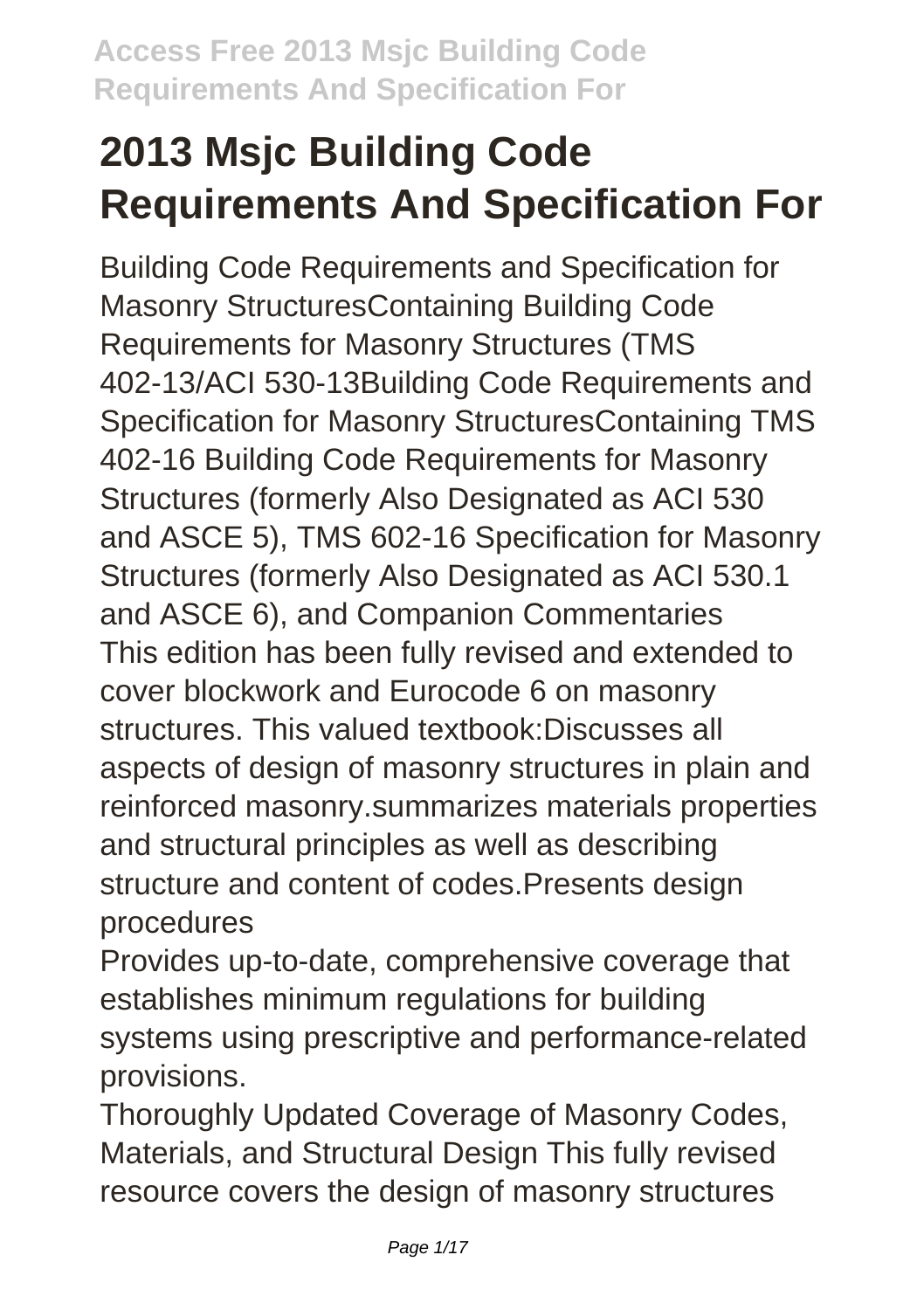using the 2015 International Building Code, the ASCE 7-10 loading standard, and the TMS 402-13 and TMS 602-13 design and construction standards. The book emphasizes the strength design of masonry and includes allowable-stress provisions. The latest advances, materials, and techniques are clearly explained. Chapter-long case studies featuring a low-rise building with reinforced concrete masonry and a four-story building with clay masonry illustrate the topics presented. Masonry Structural Design, Second Edition, covers: • Structural behavior and design of low-rise, bearing wall buildings • Materials used in masonry construction • Code basis for structural design of masonry buildings • Basics of seismic design in masonry buildings • Introduction to MSJC treatment of structural design • Strength design of reinforced and unreinforced masonry elements • Allowable-stress design of reinforced and unreinforced masonry elements • Comparison of design by the allowablestress approach versus the strength approach • Lateral load analysis of shear wall structure • Design and detailing of floor and roof diaphragms • Structural design of AAC masonry Building Code Requirements and Specification for Masonry Structures contains two standards and their commentaries: Building Code Requirements for Masonry Structures designated as TMS 402-16 (and formerly designated as TMS 402/ACI 530/ASCE 5) Page 2/17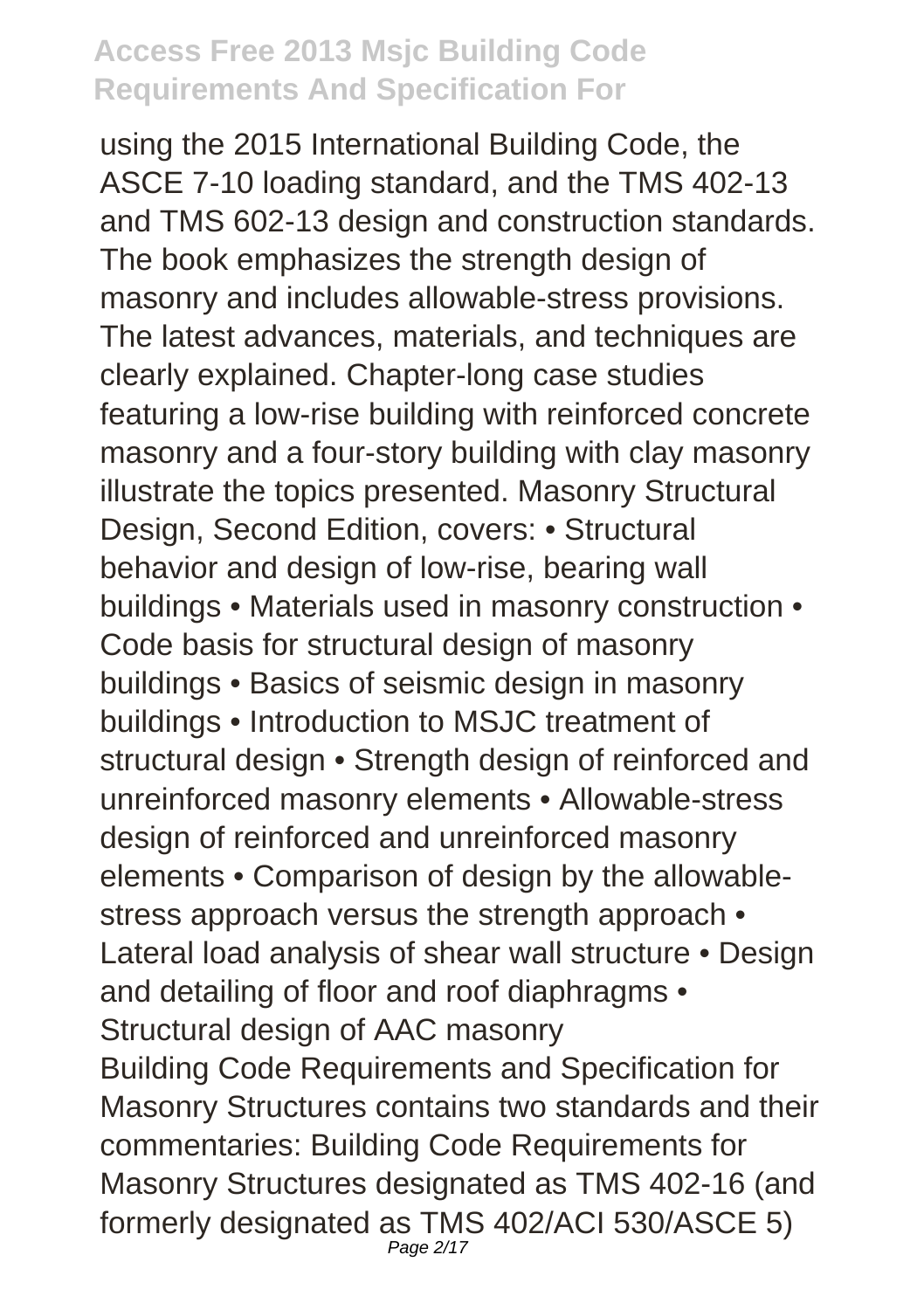and Specification for Masonry Structures designated as TMS 602-16 (and formerly designated as TMS 602/ACI 530.1/ASCE 6). These standards are produced by The Masonry's Society's Committee TMS 402/602 and were formerly developed through the joint sponsorship of The Masonry Society (TMS), the American Concrete Institute (ACI), and the Structural Engineering Institute of the American Society of Civil Engineers (SEI/ASCE) through the Masonry Standards Joint Committee (MSJC). In late 2013, ACI and ASCE relinquished their rights to these standards to TMS who has served as the lead sponsor of the Standards for a number of years. Since then, the Committee has operated solely under the sponsorship of The Masonry Society, and the Committee's name, and the names of the standards, were re-designated.The Code covers the design and construction of masonry structures while the Specification is concerned with minimum construction requirements for masonry in structures. Some of the topics covered in the Code are: definitions, contract documents; quality assurance; materials; placement of embedded items; analysis and design; strength and serviceability; flexural and axial loads; shear; details and development of reinforcement; walls; columns; pilasters; beams and lintels; seismic design requirements; glass unit masonry; veneers; and autoclaved aerated concrete masonry. An empirical design method and a Page 3/17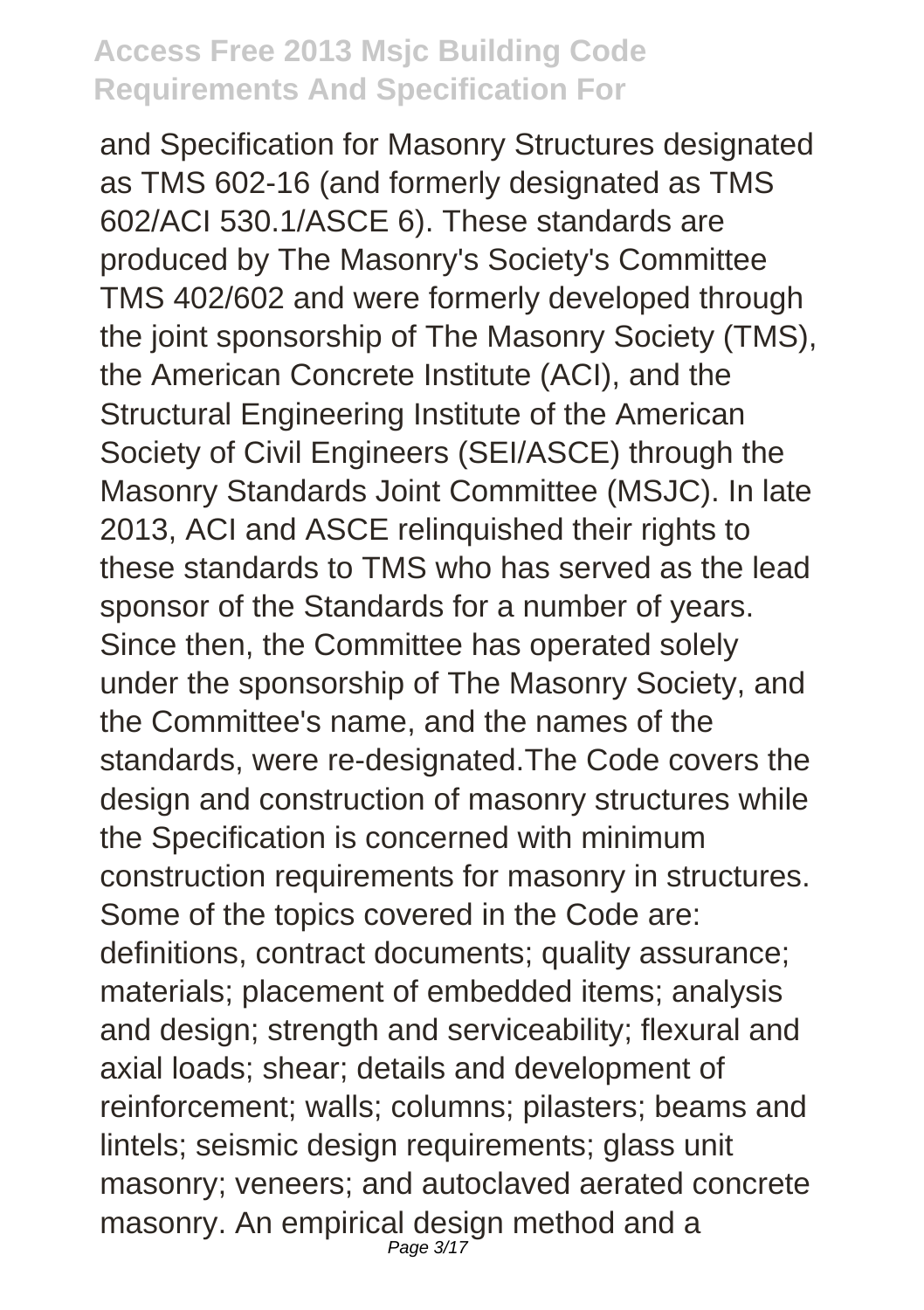prescriptive method applicable to buildings meeting specific location and construction criteria are also included. The Specification covers subjects such as quality assurance requirements for materials; the placing, bonding and anchoring of masonry; and the placement of grout and of reinforcement. This Specification is meant to be modified and referenced in the Project Manual. The Code is written as a legal document and the Specification as a master specification required by the Code. The commentaries present background details, committee considerations, and research data used to develop the Code and Specification. The Commentaries are not mandatory and are for information of the user only.

Brick and Block Masonry - Trends, Innovations and Challenges contains the lectures and regular papers presented at the 16th International Brick and Block Masonry Conference (Padova, Italy, 26-30 June 2016). The contributions cover major topics: - Analysis of masonry structures - Bond of composites to masonry - Building physics and durability - Case studies - Codes and standards - Conservation of historic buildings - Earthen constructions - Ecomaterials and sustainability - Fire resistance, blasts, and impacts - Masonry bridges, arches and vaults - Masonry infill walls and RC frames - Masonry materials and testing - Masonry repair and strengthening - New construction techniques and Page 4/17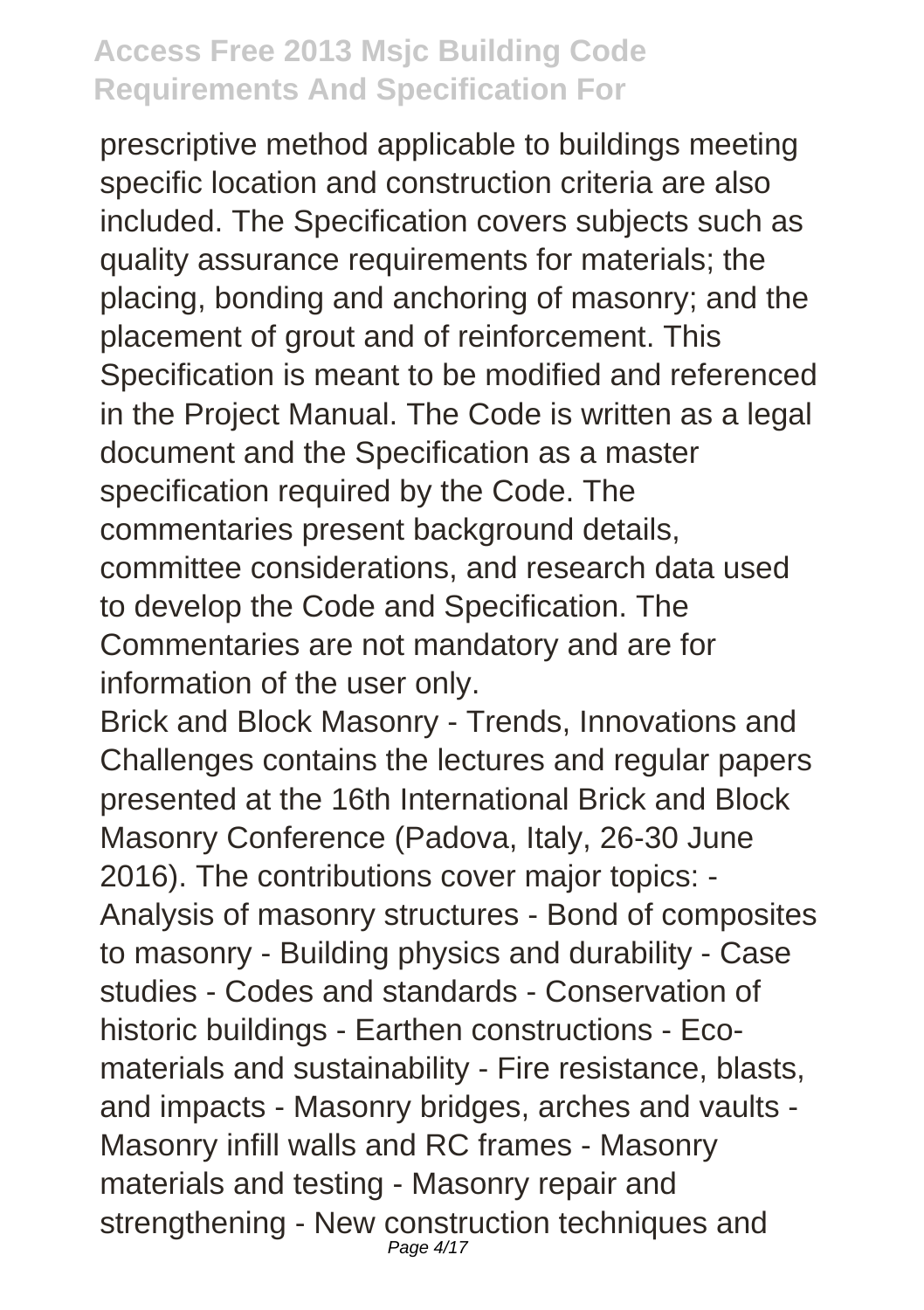technologies - Reinforced and confined masonry - Seismic performance and vulnerability assessment In an ever-changing world, in which innovations are rapidly implemented but soon surpassed, the challenge for masonry, the oldest and most traditional building material, is that it can address the increasingly pressing requirements of quality of living, safety, and sustainability. This abstracts volume and full paper USB device, focusing on challenges, innovations, trends and ideas related to masonry, in both research and building practice, will proof to be a valuable source of information for researchers and practitioners, masonry industries and building management authorities, construction professionals and educators.

This chapter discusses design for fiber-reinforced polymer (FRP)/autoclaved aerated concrete (AAC) sandwich panels for structural applications. The chapter first presents the finite element analysis (FE) of FRP/AAC panels. The FE results are compared with the experimental results showing acceptable agreement. Next, analytical models are presented to predict the deflection and strength of the panels. Finally, design graphs have been developed to help in designing the floor and wall panels made from FRP/AAC panels. Also, those panels have been compared to the commercially used reinforced AAC panels demonstrating that FRP/AAC panels offer a relatively cost-effective solution for longer life cycle. The Definitive Guide to Designing Reinforced Masonry Structures Fully updated to the 2009 International Building Code (2009 IBC) and the 2008 Masonry Standards Joint Committee (MSJC-08), Design of Reinforced Masonry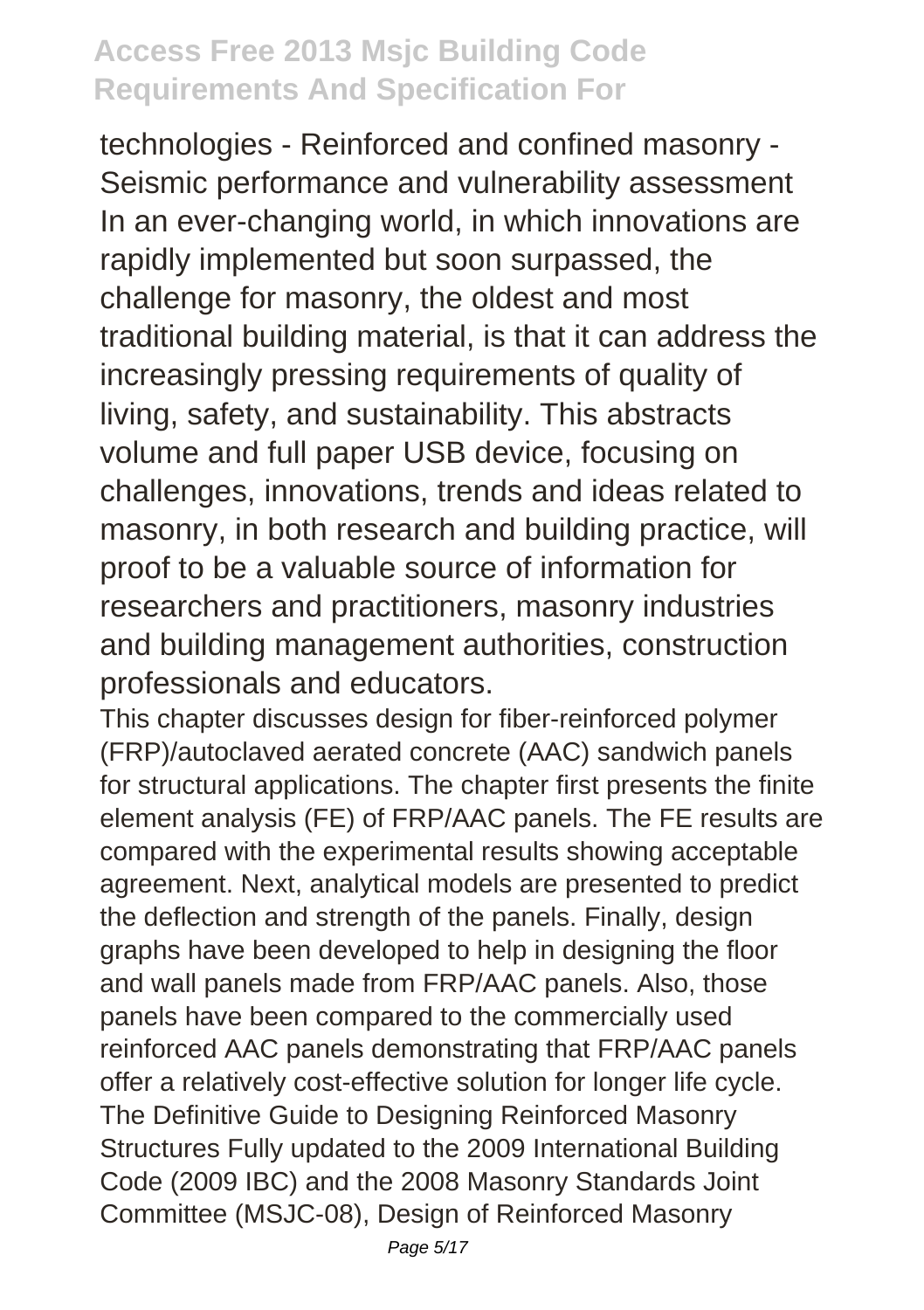Structures, second edition, presents the latest methods for designing strong, safe, and economical structures with reinforced masonry. The book is packed with more than 425 illustrations and a wealth of new, detailed examples. This state-of-the-art guide features strength design philosophy for reinforced masonry structures based on ASCE 7-05 design loads for wind and seismic design. Written by an internationally acclaimed author, this essential professional tool takes you step-by-step through the art, science, and engineering of reinforced masonry structures. COVERAGE INCLUDES: Masonry units and their applications Materials of masonry construction Flexural analysis and design Columns Walls under gravity and transverse loads Shear walls Retaining and subterranean walls General design and construction considerations Anchorage to masonry Design aids and tables

Major changes to building code requirements and specification for masonry structures (TMS 402/TMS 602, 2011, "Building Code Requirements and Specification for Masonry Structures," TMS 402/ACI 530/ASCE 5 and TMS 602/ACI 530.1/ASCE 6, The Masonry Society, Longmont, CO) are being made to the 2013 edition of these standards by the Masonry Standards Joint Committee (MSJC), which is charged by The Masonry Society (TMS) with the development and oversight of the standards. This paper reviews some of the major changes that were made, which include: a complete reformatting of the document into a more user-friendly format; the addition of an appendix on an optional limit design method for special reinforced masonry shear walls; a new chapter for the prescriptive design of masonry partition walls; movement of the empirical provisions into an appendix; a change to a moment magnifier approach for the design of reinforced clay, concrete masonry, and autoclaved aerated concrete (AAC) masonry walls; revisions of requirements for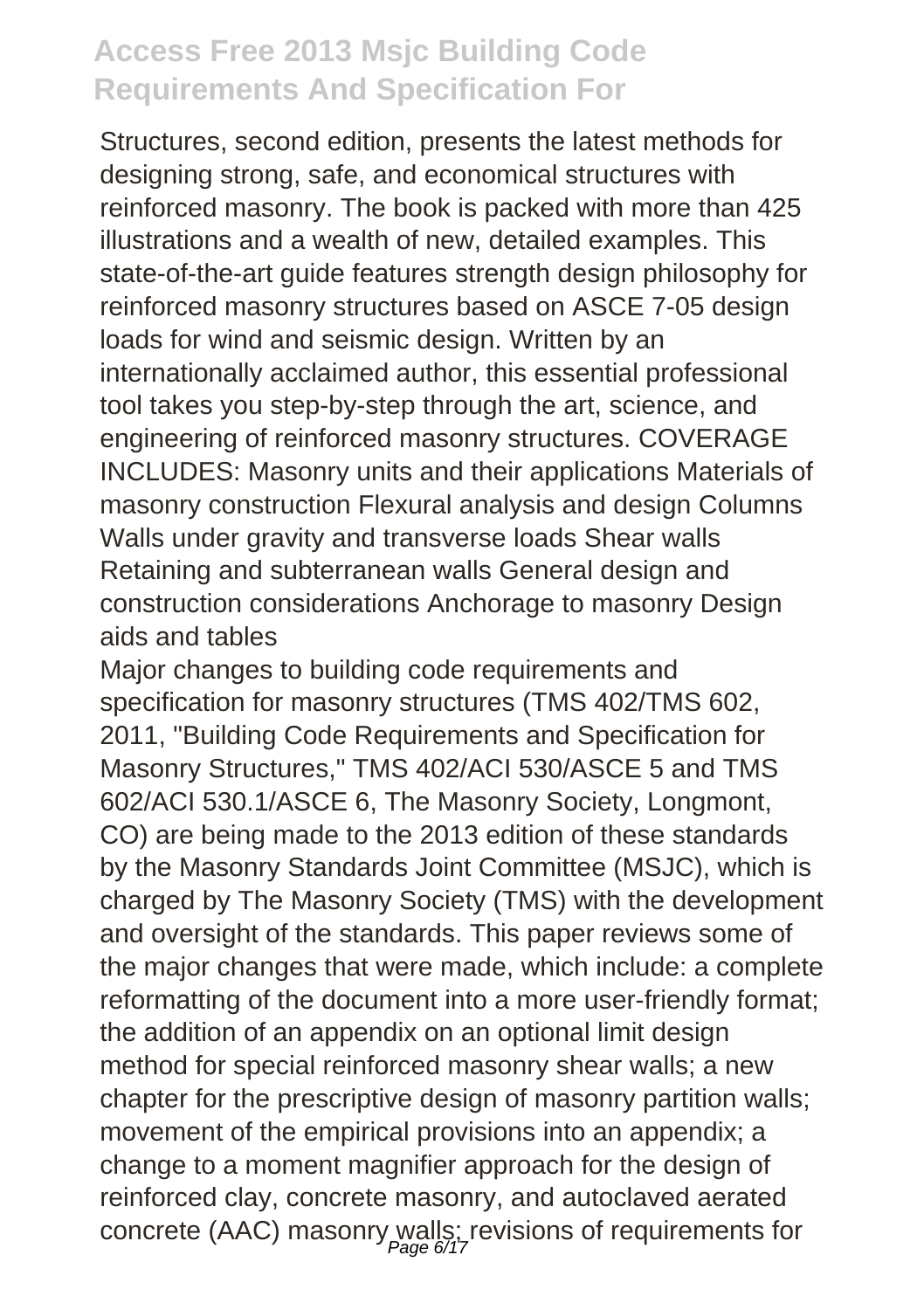partially grouted shear walls; and changes to the requirements for joint reinforcement and seismic clips for anchored veneer in seismic design categories (SDCs) D, E, and F. Because of the extent of these changes, the paper will provide background on what changes were made, and also on why the revisions were needed, thus allowing the paper to serve as a means to update users on these important changes and making the paper a future historical reference on the revisions.

Brick and Block Masonry - From Historical to Sustainable Masonry contains the keynote and semi-keynote lectures and all accepted regular papers presented online during the 17th International Brick and Block Masonry Conference IB2MaC (Kraków, Poland, July 5-8, 2020). Masonry is one of the oldest structures, with more than 6,000 years of history. However, it is still one of the most popular and traditional building materials, showing new and more attractive features and uses. Modern masonry, based on new and modified traditional materials and solutions, offers a higher quality of life, energy savings and more sustainable development. Hence, masonry became a more environmentally friendly building structure. Brick and Block Masonry - From Historical to Sustainable Masonry focuses on historical, current and new ideas related to masonry development, and will provide a very good platform for sharing knowledge and experiences, and for learning about new materials and technologies related to masonry structures. The book will be a valuable compendium of knowledge for researchers, representatives of industry and building management, for curators and conservators of monuments, and for students. Practicing engineers designing civil engineering structures, and advanced students of civil engineering, require foundational knowledge and advanced analytical and empirical tools. Mechanics in Civil Engineering Structures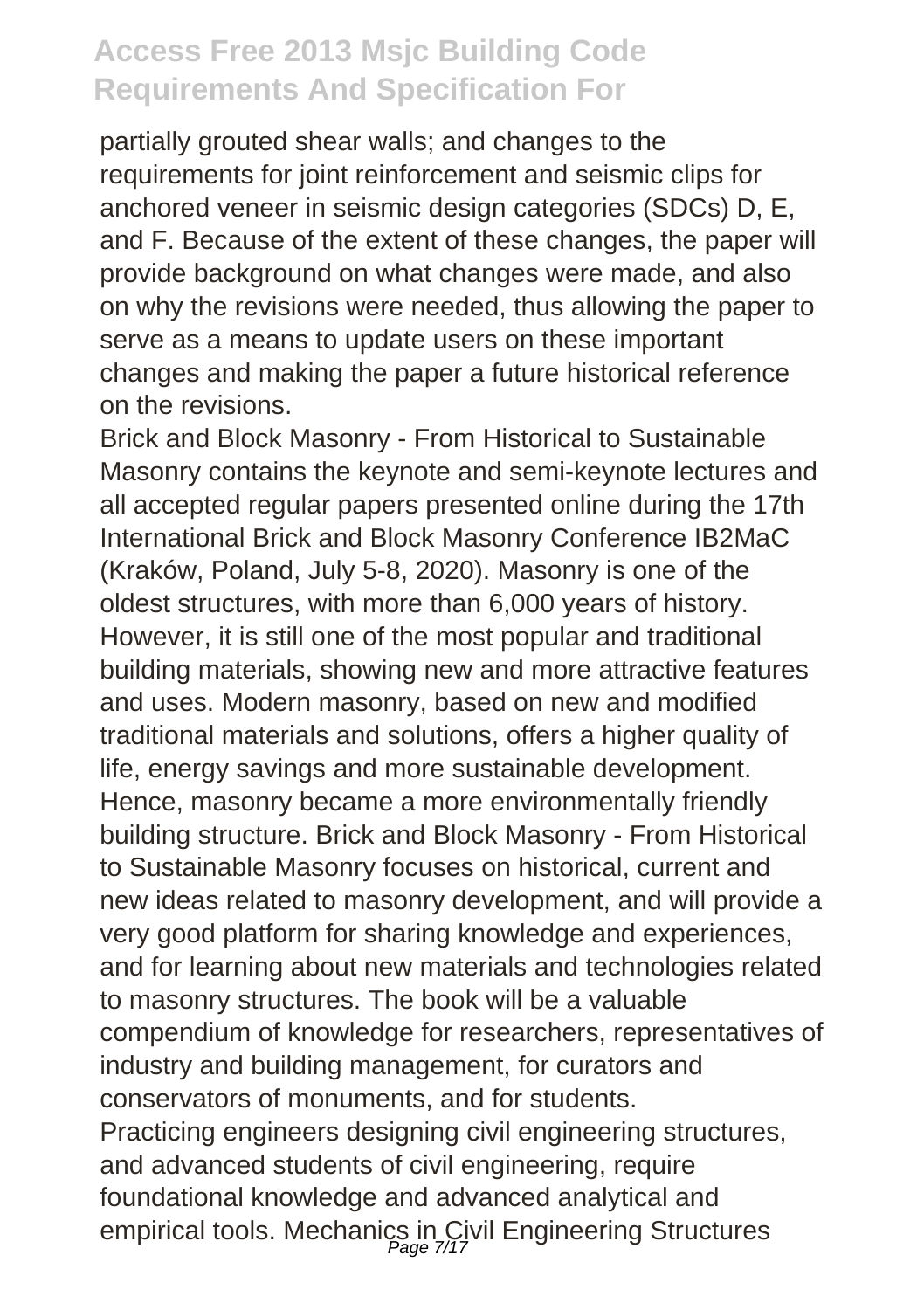presents the material needed by practicing engineers engaged in the design of civil engineering structures, and students of civil engineering. The book covers the fundamental principles of mechanics needed to understand the responses of structures to different types of load and provides the analytical and empirical tools for design. The title presents the mechanics of relevant structural elements—including columns, beams, frames, plates and shells—and the use of mechanical models for assessing design code application. Eleven chapters cover topics including stresses and strains; elastic beams and columns; inelastic and composite beams and columns; temperature and other kinematic loads; energy principles; stability and second-order effects for beams and columns; basics of vibration; indeterminate elastic-plastic structures; plates and shells. This book is an invaluable guide for civil engineers needing foundational background and advanced analytical and empirical tools for structural design. Includes 110 fully worked-out examples of important problems and 130 practice problems with an interaction solution manual (http://hsz121.hsz.bme.hu/solutionmanual). Presents the foundational material and advanced theory and method needed by civil engineers for structural design Provides the methodological and analytical tools needed to design civil engineering structures Details the mechanics of salient structural elements including columns, beams, frames, plates and shells Details mechanical models for assessing the applicability of design codes

Gain a solid understanding of business today and what it takes to become a better employee, more informed consumer, and even a successful business owner with the best-selling FOUNDATONS OF BUSINESS, 5E. This up-todate, comprehensive survey of business highlights forms of business ownership, management and organization, human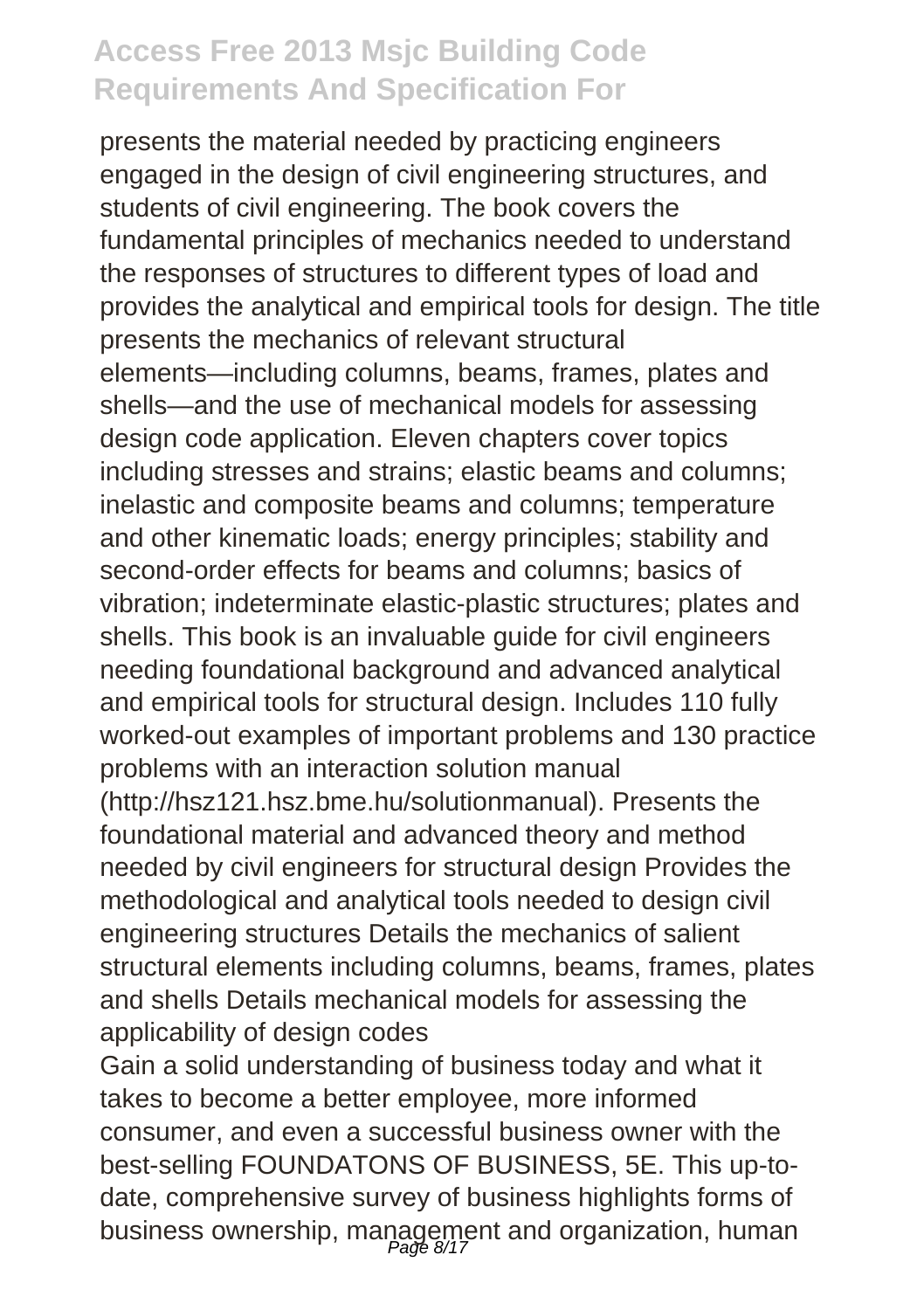resources management, marketing, social media and ebusiness, information systems, accounting, and finance. Core topics and special features examine ethics and social responsibility, small business and entrepreneurship, and global issues, while new coverage addresses cutting-edge topics, such as the impact of social media in business, the economic recovery and remaining economic issues, international business, green and socially responsible business, and sustainability. Important Notice: Media content referenced within the product description or the product text may not be available in the ebook version.

Prepared by the Design Loads on Structures during Construction Standards Committee of the Codes and Standards Activities Division of the Structural Engineering Institute of ASCE Design loads during construction must account for the often short duration of loading and for the variability of temporary loads. Many elements of the completed structure that provide strength, stiffness, stability, or continuity may not be present during construction. Design Loads on Structures during Construction, ASCE/SEI 37-14, describes the minimum design requirements for construction loads, load combinations, and load factors affecting buildings and other structures that are under construction. It addresses partially completed structures as well as temporary support and access structures used during construction. The loads specified are suitable for use either with strength design criteria, such as ultimate strength design (USD) and load and resistance factor design (LRFD), or with allowable stress design (ASD) criteria. The loads are applicable to all conventional construction methods. Topics include: load factors and Page 9/17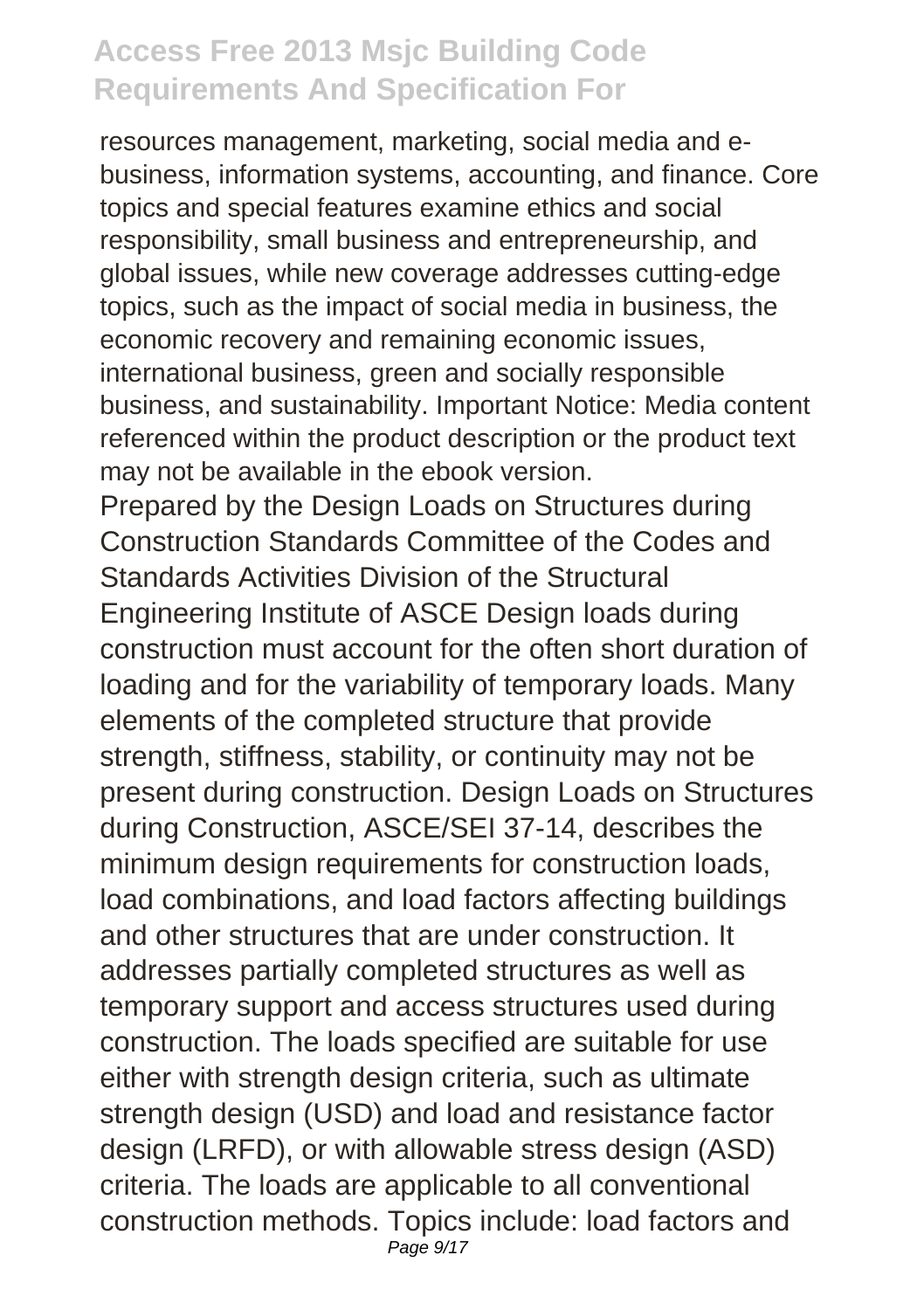load combinations; dead and live loads; construction loads; lateral earth pressure; and environmental loads. Of particular note, the environmental load provisions have been aligned with those of Minimum Design Loads for Buildings and Other Structures, ASCE/SEI 7-10. Because ASCE/SEI 7-10 does not address loads during construction, the environmental loads in this standard were adjusted for the duration of the construction period. This new edition of Standard 37 prescribes loads based on probabilistic analysis, observation of construction practices, and expert opinions. Embracing comments, recommendations, and experiences that have evolved since the original 2002 edition, this standard serves structural engineers, construction engineers, design professionals, code officials, and building owners. This edited volume presents selected contributions from the International Conference on Experimental Vibration Analysis of Civil Engineering Structures held in San Diego, California in 2017 (EVACES2017). The event brought together engineers, scientists, researchers, and practitioners, providing a forum for discussing and disseminating the latest developments and achievements in all major aspects of dynamic testing for civil engineering structures, including instrumentation, sources of excitation, data analysis, system identification, monitoring and condition assessment, insitu and laboratory experiments, codes and standards, and vibration mitigation.

This book reports on a comprehensive analytical, experimental and numerical study on the flexural response of post-tensioned masonry walls under in-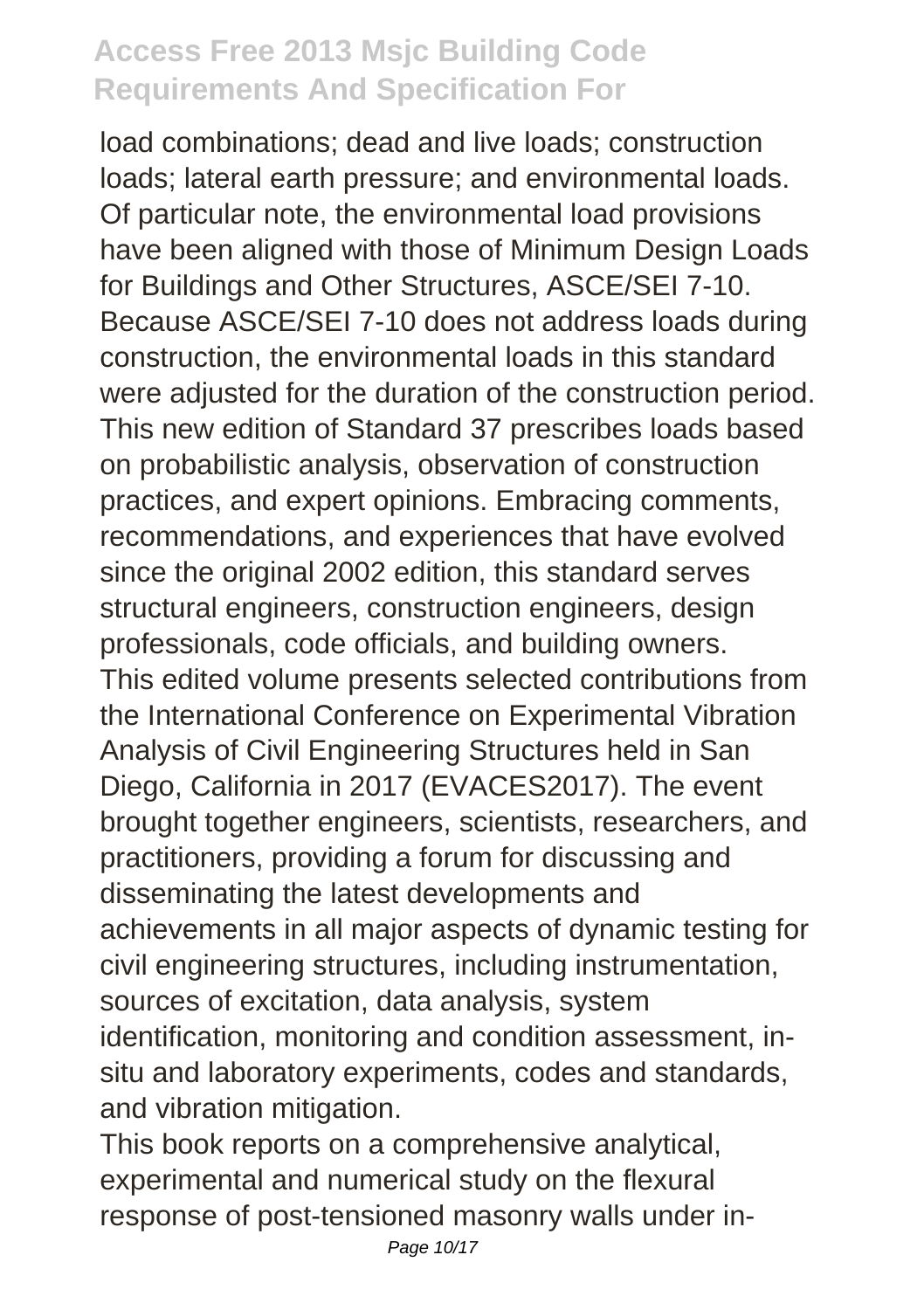plane loads. It explores an important mechanism in this new generation of structural walls, called "Selfcentering". This mechanism can reduce residual drifts and structural damage during earthquake ground motion, and is particularly favorable for structures which are designed for immediate occupancy performance levels. The book reports on the development and verification of a finite element model of post-tensioned masonry walls. It describes a detailed parametric study to predict the strength of post-tensioned masonry walls. New design methodologies and expressions are developed to predict the flexural strength and force-displacement response of post-tensioned masonry. Experimental study is carried out to better understand the behavior of post-tensioned masonry walls and also to evaluate the accuracy of the proposed design procedure and expressions. The book also includes an introduction to current research on unbounded post-tensioned masonry walls, together with an extensive analysis of previously published test results.

The use of fiber-reinforced polymer (FRP) composite materials has had a dramatic impact on civil engineering techniques over the past three decades. FRPs are an ideal material for structural applications where high strength-to-weight and stiffness-to-weight ratios are required. Developments in fiber-reinforced polymer (FRP) composites for civil engineering outlines the latest developments in fiber-reinforced polymer (FRP) composites and their applications in civil engineering. Part one outlines the general developments of fiberreinforced polymer (FRP) use, reviewing recent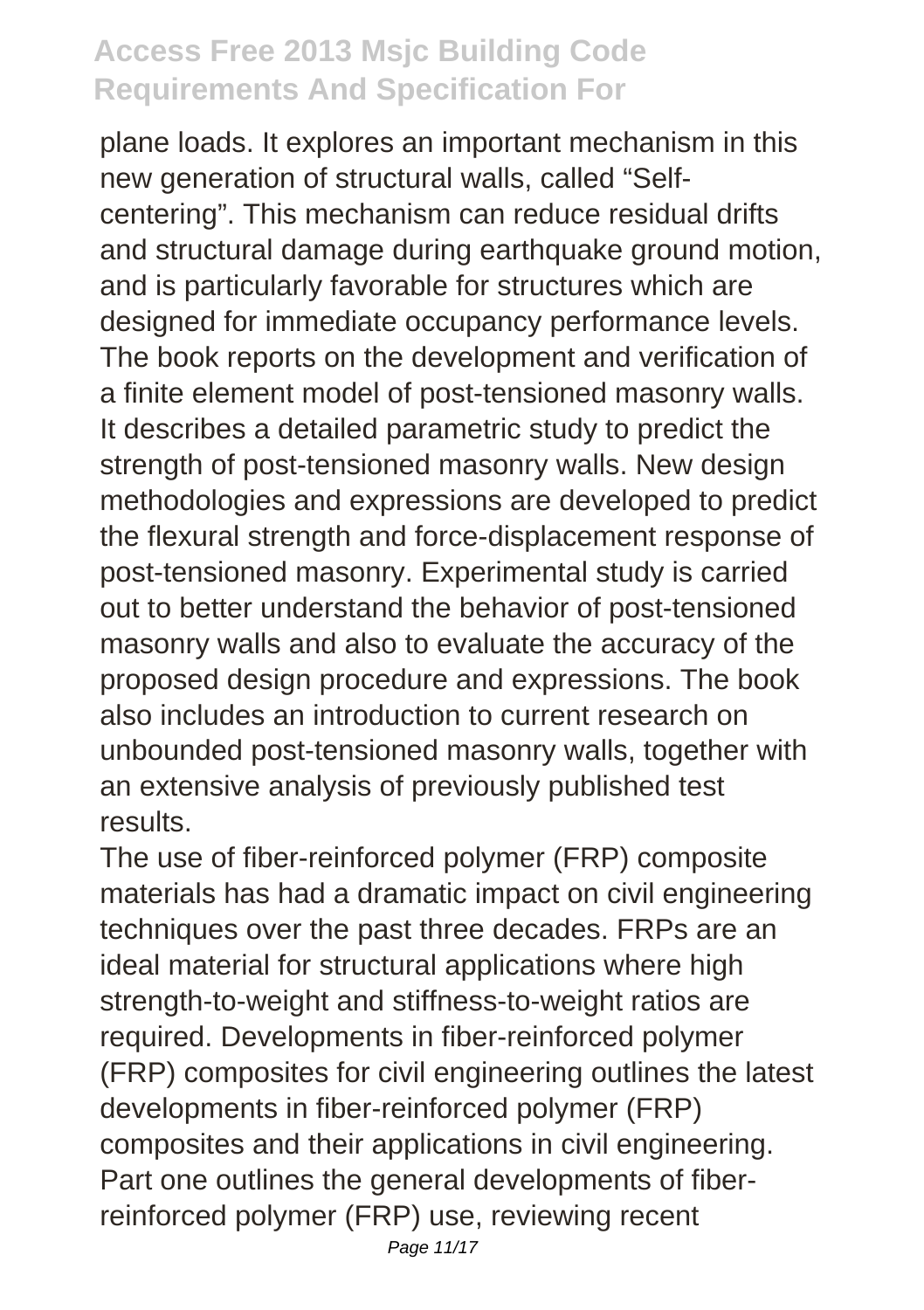advancements in the design and processing techniques of composite materials. Part two outlines particular types of fiber-reinforced polymers and covers their use in a wide range of civil engineering and structural applications, including their use in disaster-resistant buildings, strengthening steel structures and bridge superstructures. With its distinguished editor and international team of contributors, Developments in fiberreinforced polymer (FRP) composites for civil engineering is an essential text for researchers and engineers in the field of civil engineering and industries such as bridge and building construction. Outlines the latest developments in fiber-reinforced polymer composites and their applications in civil engineering Reviews recent advancements in the design and processing techniques of composite materials Covers the use of particular types of fiber-reinforced polymers in a wide range of civil engineering and structural applications

Masonry is found extensively in construction throughout the world. It is economical and strong. Masonry Design—part of the Architect's Guidebook to Structures series—presents the fundamentals in an accessible fashion through beautiful illustrations, simple and complete examples, and from the perspective of practicing professionals with hundreds of projects under their belt and decades of teaching experience. Masonry Design provides the student with and reminds the practitioner of fundamental masonry design principles. Beginning with an intriguing case study of the Mesa Verde National Park visitor center, the subsequent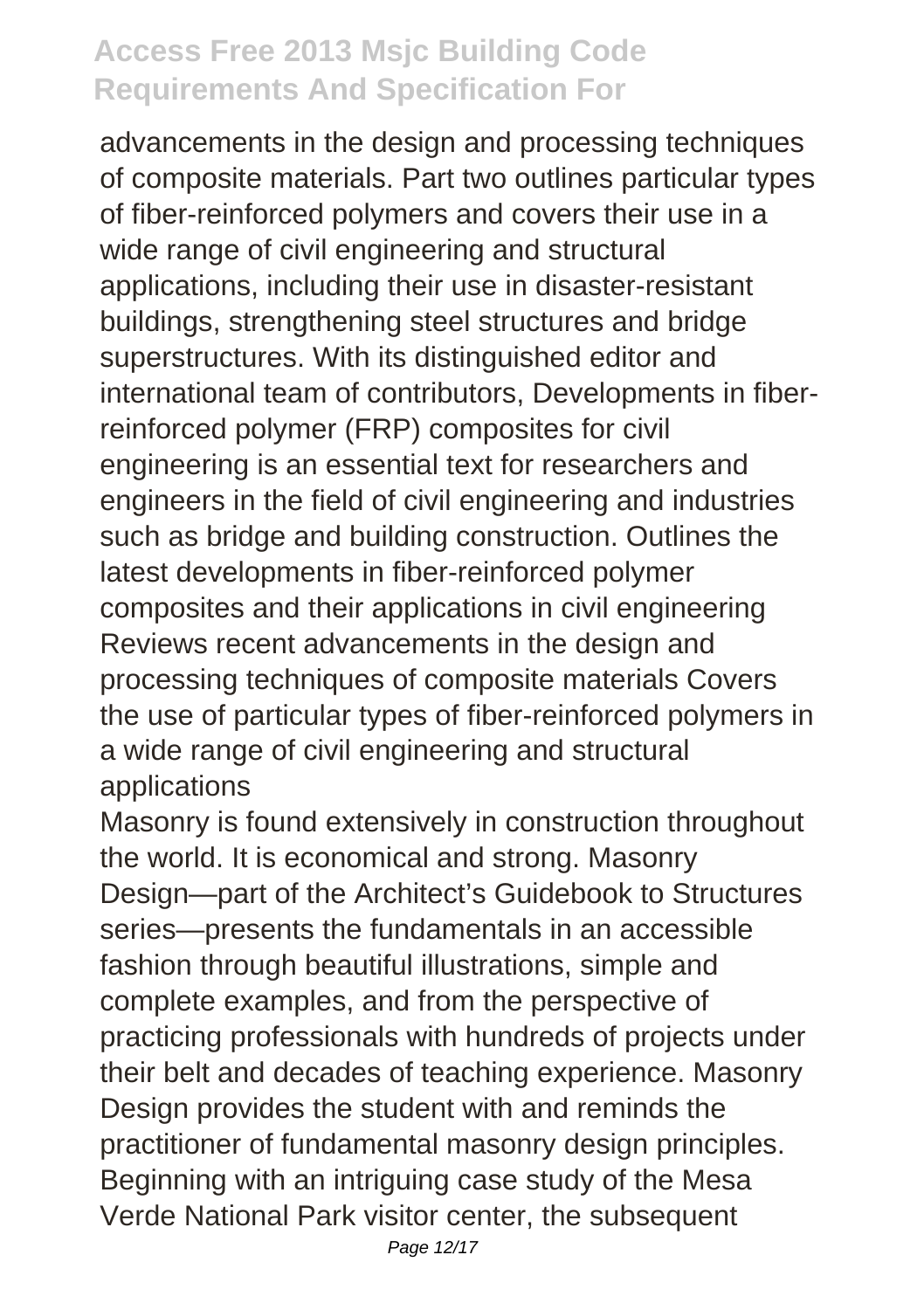chapters present the fundamentals of masonry design, bending, shear, compression design, wind and seismic design, and connection design. It is a refreshing change in textbooks for architectural materials courses and is an indispensable reference for practicing architects. Design guide for earth retaining structures. Updated and expanded new 10th edtition covers nearly every type of earth retaining structure: cantilevered, counterfort, restrained (basement walls), gravity, segmental, sheet pile, sodier pile, and others. Current building code requirements are covered including IBC '12, MSJC '11, ACI 318-11, ASCE 7-10, CBC '13, and AASHTO. Topics include types of retaining structures, basic soil mechanics, design of concrete and masonry walls, lateral earth pressures, seismic design, surcharges, pile and pier foundations, and swimming pool walls. Fourteen varied design examples. Comprehensive Appendix. Glossary of terminology. 246 pages. 8-1/2x11 paperback.

In the last few decades, a considerable amount of experimental and analytical research on the seismic behaviour of masonry walls and buildings has been carried out. The investigations resulted in the development of methods for seismic analysis and design, as well as new technologies and construction systems. After many centuries of traditional use and decades of allowable stress design, clear concepts for limit state verification of masonry buildings under earthquake loading have recently been introduced in codes of practice. Although this book is not a review of the state-of-the-art of masonry structures in earthquake zones, an attempt has been made to balance the discussion on recent code requirements, state-of-the-art methods of earthquake-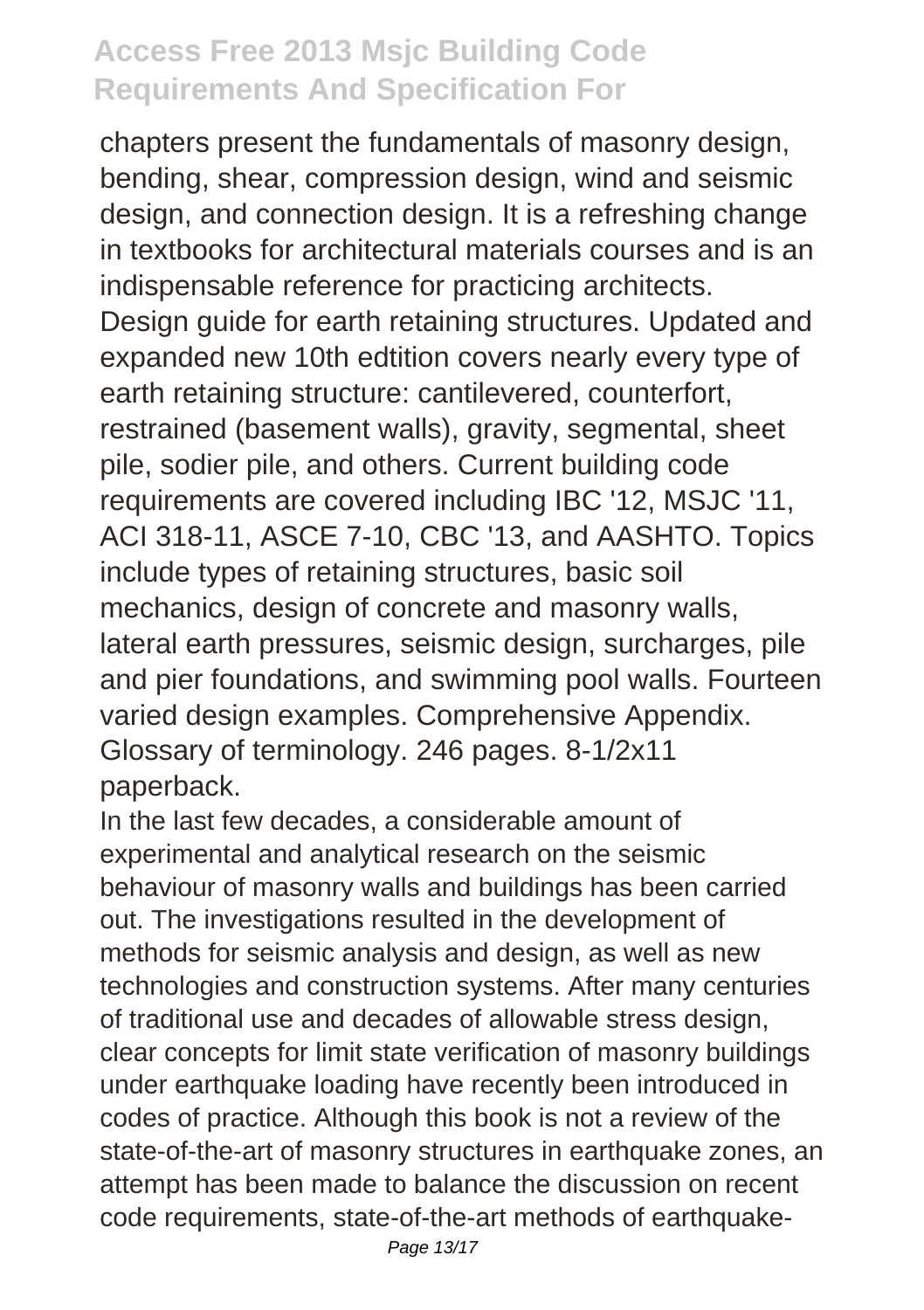resistant design and the author's research work, in order to render the book useful for a broader application in design practice. An attempt has also been made to present, in a condensed but easy to understand way, all the information needed for earthquake-resistant design of masonry buildings constructed using traditional systems. The basic concepts of limit state verification are presented and equations for seismic resistance verification of masonry walls of all types of construction, (unreinforced, confined and reinforced) as well as masonry-infilled reinforced concrete frames, are addressed. A method for seismic resistance verification, compatible with recent code requirements, is also discussed. In all cases, experimental results are used to explain the proposed methods and equations. An important part of this book is dedicated to the discussion of the problems of repair, retrofit and rehabilitation of existing masonry buildings, including historical structures in urban centres. Methods of strengthening masonry walls as well as improving the structural integrity of existing buildings are described in detail. Wherever possible, experimental evidence regarding the effectiveness of the proposed strengthening methods is given. Contents:Earthquakes and Seismic Performance of Masonry BuildingsMasonry Materials and Construction SystemsArchitectural and Structural Concepts of Earthquake-Resistant Building ConfigurationFloors and RoofsBasic Concepts of Limit States Verification of Seismic Resistance of Masonry BuildingsSeismic Resistance Verification of Structural WallsMasonry Infilled Reinforced Concrete FramesSeismic Resistance Verification of Masonry BuildingsRepair and Strengthening of Masonry Buildings Readership: Practising engineers and students. ANSI / AWC SDPWS-2015 - Special Design Provisions for Wind and Seismic standard provides criteria for proportioning, designing, and detailing engineered wood systems, members,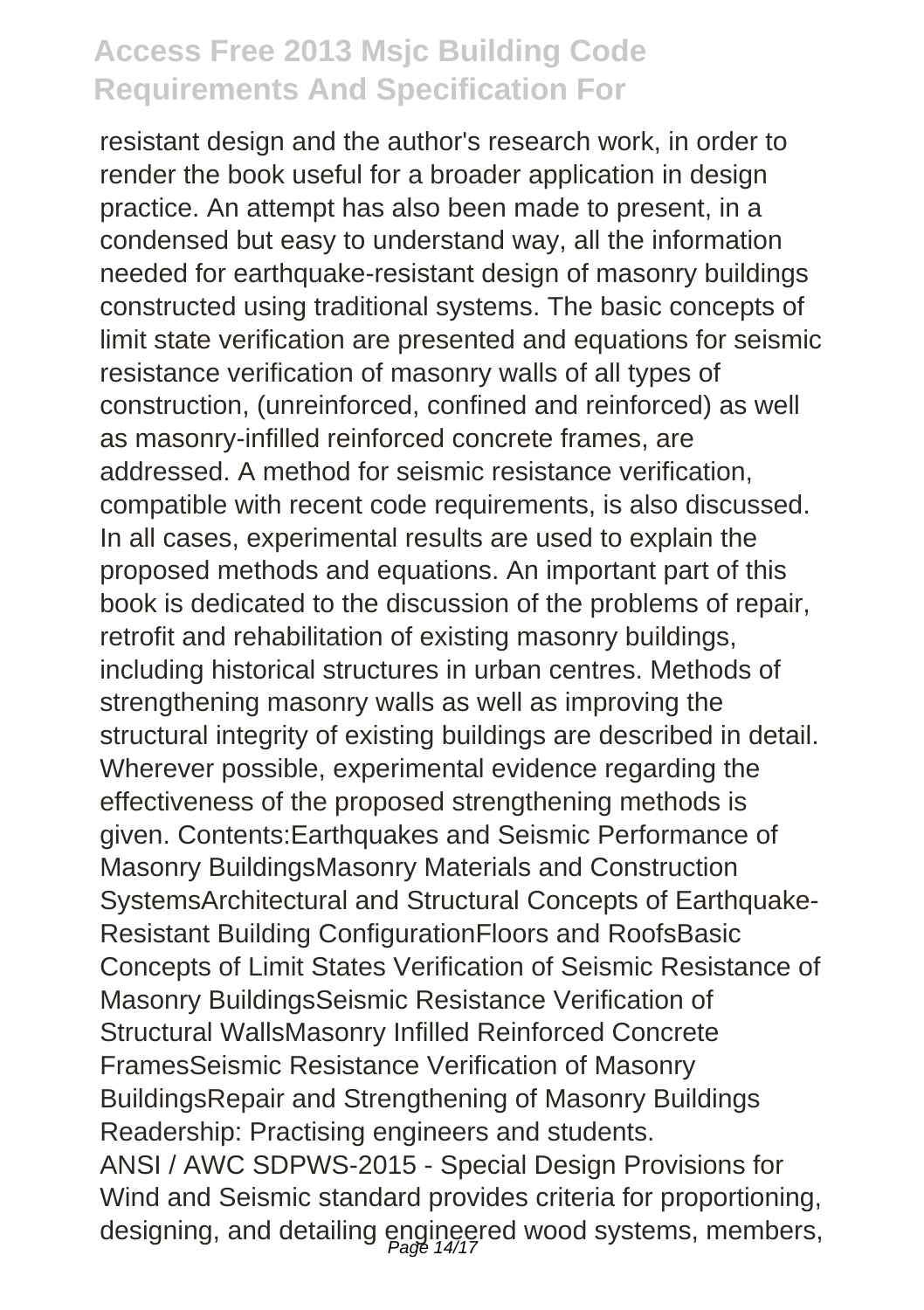and connections in lateral force resisting systems. Engineered design of wood structures to resist wind or seismic forces is either by allowable stress design (ASD) or load and resistance factor design (LRFD). Nominal shear capacities of diaphragms and shear walls are provided for reference assemblies.

An easy-to-use visual guide to the 2015 International Building Code® Thoroughly revised to reflect the International Code Council's 2015 International Building Code®, this full-color guide makes it easy to understand and apply complex IBC® provisions and achieve compliance. With an emphasis on structural and fire- and life-safety requirements, this practical resource has been designed to save time and money. The 2015 International Building Code® Illustrated Handbook provides all the information you need to get construction jobs done right, on time, and up to the requirements of the 2015 IBC®. Access to a suite of online bonus features is included with the book. Achieve Full Compliance with the 2015 IBC®: Scope and Administration Definitions Use and Occupancy Classification Special Detailed Requirements Based on Use and Occupancy General Building Heights and Areas Types of Construction Fire and Smoke Protection Features Interior Finishes Fire Protection Systems Means of Egress Accessibility Interior Environment Exterior Walls Roof Assemblies and Rooftop Structures Structural Design Structural Tests and Special Inspections Soils and Foundations Concrete Masonry Steel Wood Glass and Glazing Gypsum Board and Plaster Plastic Plumbing Elevators and Conveying Systems Special Construction Encroachments in the Public Right-of-Way Safeguards During Construction Appendices

The 9th Edition of the Masonry Designers' Guide, designated as the MDG-2016 so that readers know it is based on the 2016 TMS 402/602 has been completely updated. Numerous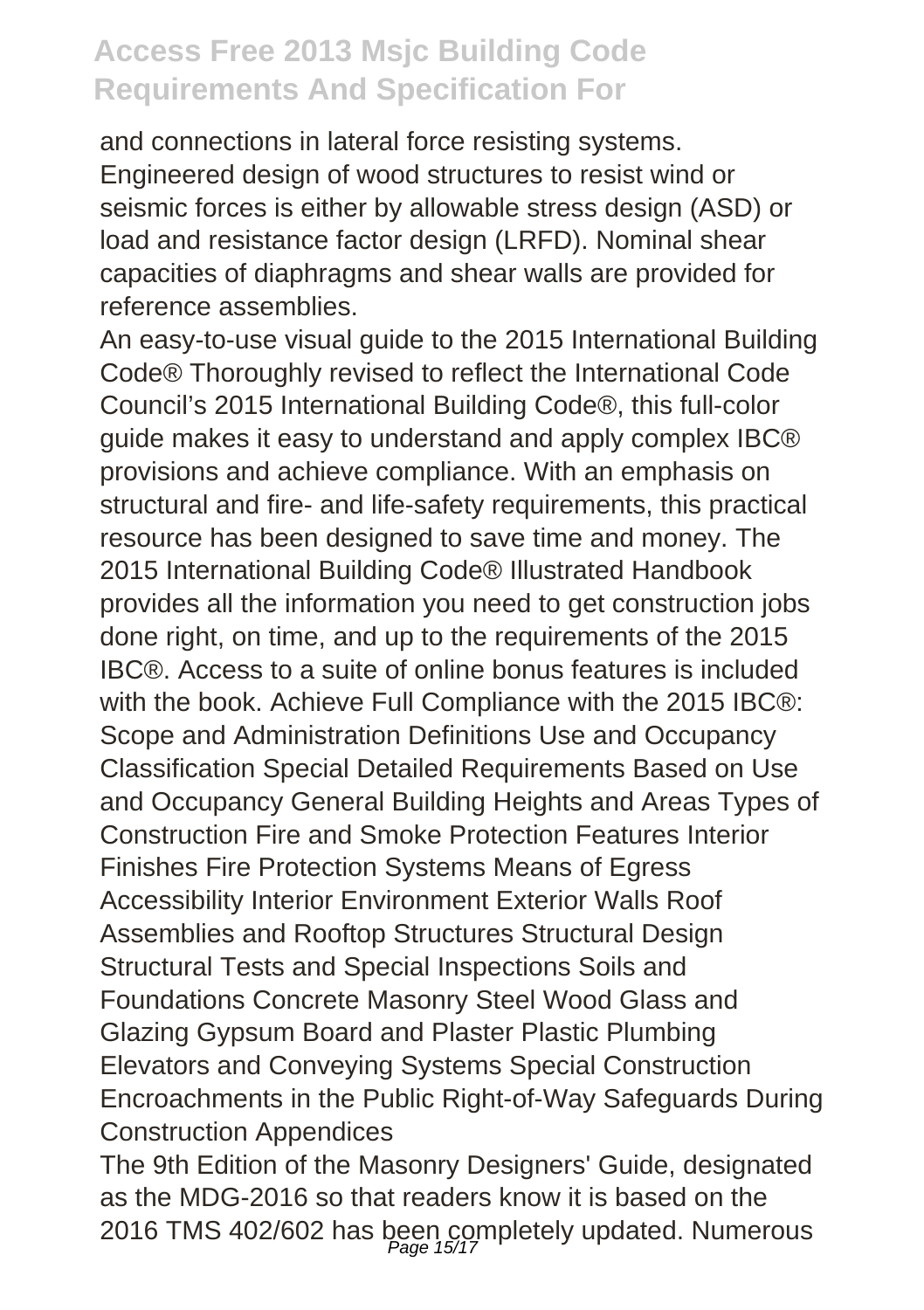additions and changes have been made, including a new Chapter on Reinforcement and Connectors, discussion and examples on new TMS 402-16 provisions, information related to masonry design requirements in the 2018 International Building Code (IBC), and updates related to new loading requirements in ASCE 7-16.

Pipeline contracting can be rewarding work -- or a profitable sideline for any excavation contractor. But not everyone who owns a backhoe is ready to start bidding water, sewer and drainage jobs. This practical manual can help you develop the skills needed to succeed as an undergroung utility contractor. -- back cover.

UPDATED AND EXPANDED NEW 11TH EDITION. Design guide for earth retaining structures covers nearly every type of earth retaining structure: cantilevered, counterfort,

restrained (basement walls), gravity, segmental, sheet pile, soldier pile, and others. Current building code requirements are referenced throughout. Topics include types of retaining structures, basic soil mechanics, design of concrete and masonry walls, lateral earth pressures, seismic design, surcharges, pile and pier foundations, Gabion walls and swimming pool walls. Fourteen varied design examples. Comprehensive Appendix with Glossary of terminology. 257 pages. 8-1/2x11 paperback.

A collection of Masonry-related sections of the International Building Code, Building Code Requirements and Specification for Masonry Structures (TMS 402-13/603-13), Direct Design Handbook, Fire Resistance and Sound Transmission **Standards** 

The book presents a collection of articles on novel approaches to problems of current interest in structural engineering by academicians, researchers, and practicing structural engineers from all over the world. The book is divided into five chapters and encompasses multidisciplinary